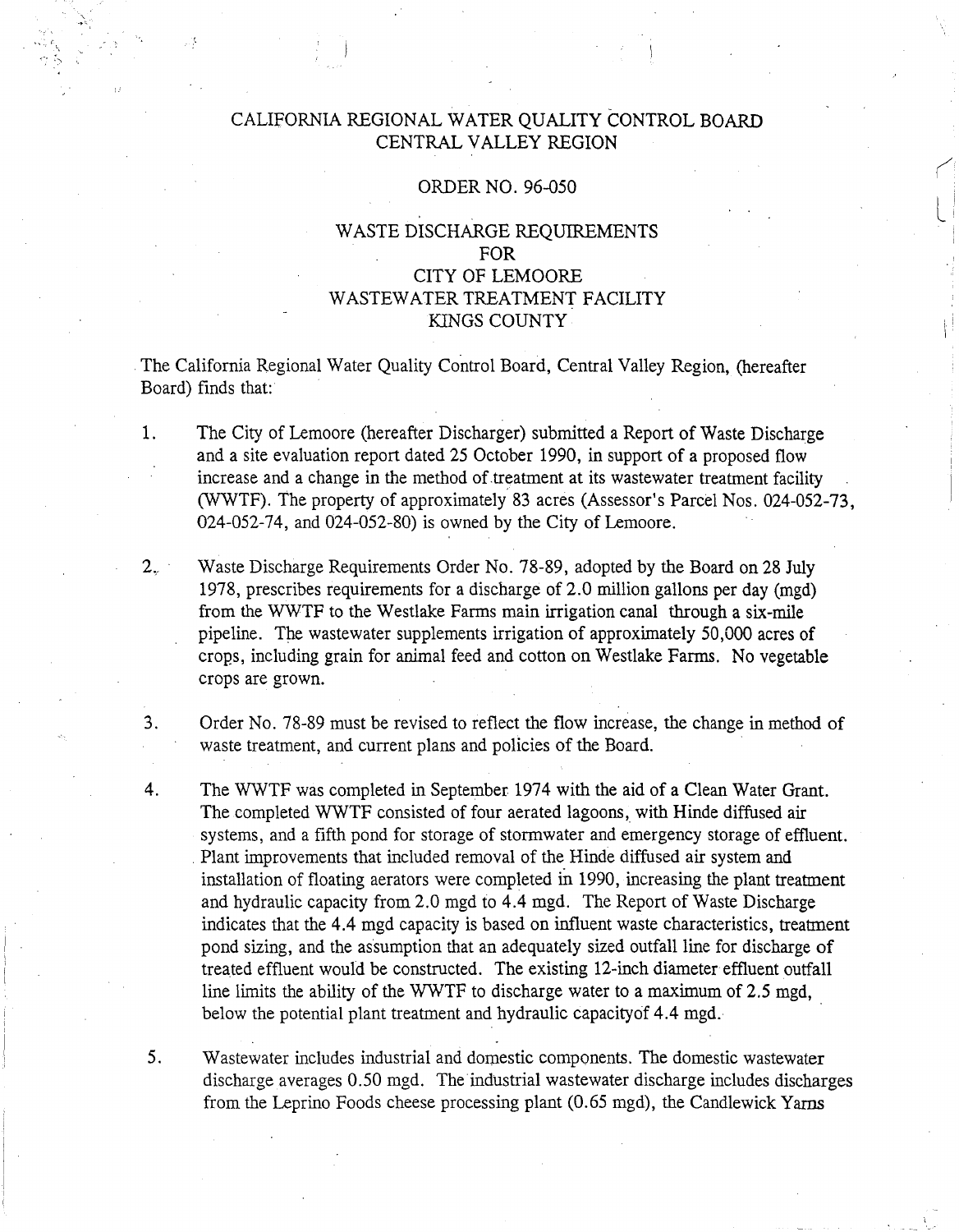textile plant (0.03 to 0.06 mgd), and the S-K Foods tomato processing plant (0.07 to 0.3 mgd). Wastewater from S-K Foods varies seasonally, with peak flows of 0.3 mgd occurring in the months of June through October. Effluent from the industrial and domestic aerated lagoons is combined in the third and fourth ponds of the system (Pond 2 and Pond 3, connected in series) and conveyed via pipeline to the Westlake Canal about 6 miles to the southwest. The total WWTF discharge flow averages 2.2  $mgd$ from November through May of each year and 2.5 mgd from June through October. The plant is currently operating at the maximum flow capacity of the outfall line, 2.5 mgd, for part of the year.

-2-

Sludge from the treatment process is contained in the aerated lagoons and has not been removed for disposal since the plant was constructed in 1974. Sludge was transferred from two of the aerated lagoons to the storage pond in 1987.

6. Title 23, California Code of Regulations (CCR), Section 2232, specifies that whenever a publicly owned WWTF will reach capacity within four years, the Board shall notify the Discharger that the Board will consider adopting a time schedule order or other enforcement order unless the Discharger can demonstrate that adequate steps are being taken to address the capacity problem.

7. The WWTF is in Section 15, Tl9S, R20E, MDB&M, with surface water-drainage to the Kings River by sheet flow, as shown in Attachment A, which is attached hereto and part of this Order by reference. The site lies within the Hanford-Lemoore Hydrologic Area (No.551.90), as depicted on interagency hydrologic maps prepared by the Department of Water Resources in August 1986. The WWTF is outside of any designated 100-year floodplain.

8. The outfall location for discharge of the effluent is the beginning of the Westlake Canal in Section 25, T19S, R19E, MDB&M, as shown in Attachment B. Pumped groundwater is discharged to the canal and mixed with waste\_water effluent about 50 feet downstream of the outfall. In all years except for some drough years, the canal water is supplemented with water from the Kings River provided by the Lemoore Canal Company through an agreement with Westlake Farms. The Westlake canal is full yearround, providing a 2:1 to 25:1 (canal water: effluent) range of dilution, but sometimes provides less (as in three of 24 recent months). In the fall (September through November), undiluted effluent is stored in the canal until irrigation resumes.

9. The Westlake Canal connects with the Blakely Canal (collectively hereafter canals) approximately 8 miles downstream of the effluent outfall. The Blakely Canal originates at Empire Weir No. 2 on the Kings River. Both canals are entirely on Westlake Farms

: ·l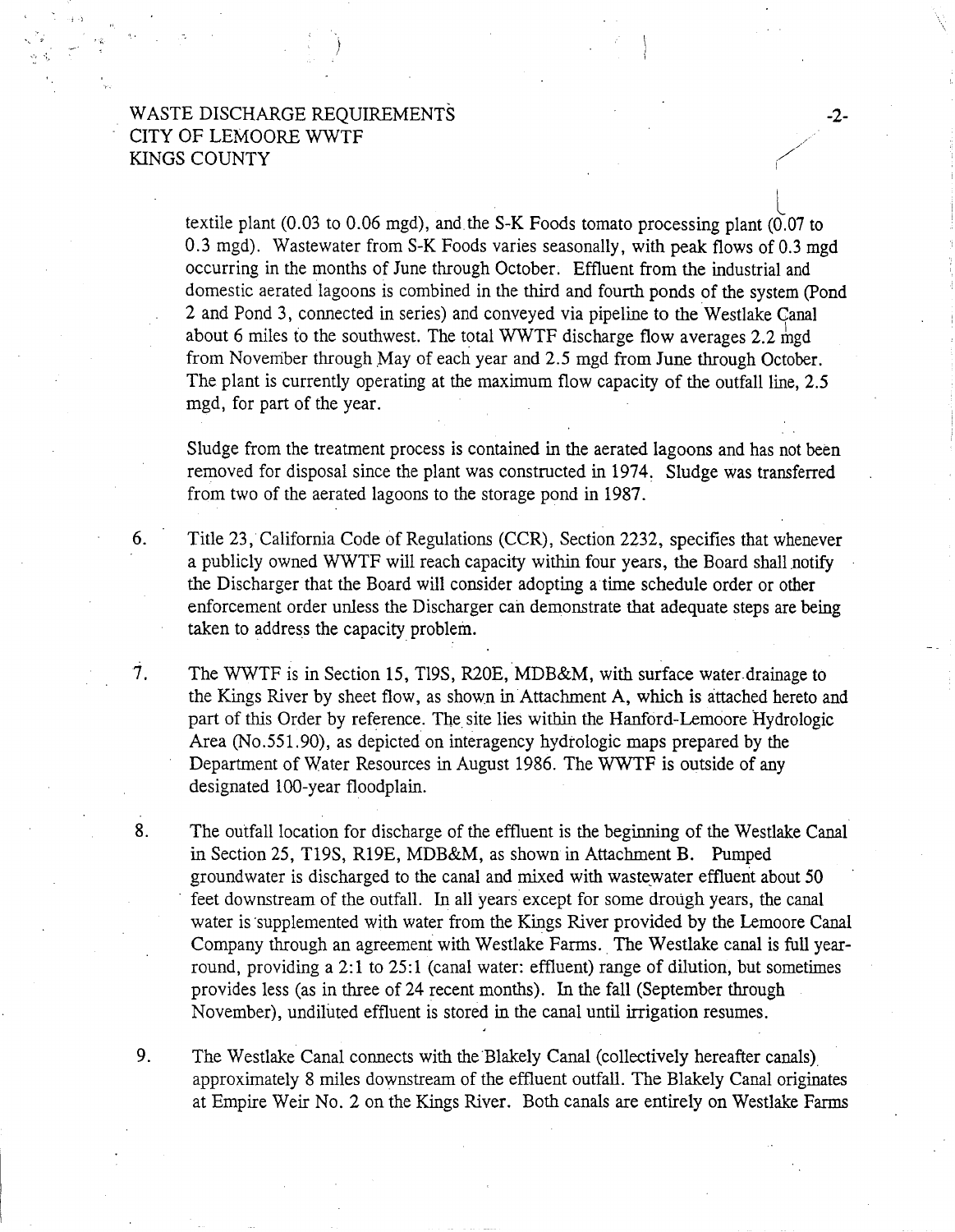$\bigcup$ property, have no outlet to other surface waters, and are waters of the State; The Westlake Canal crosses under several county roads where it is accessible to the public. The Blakely Canal parallels State Route 41 for approximately 6 miles. The Westlake . Canal is posted at all road access points to indicate that it contains undisinfected wastewater; however, the Blakely Canal downstream of the Westlake Canal is readily accessible to the public along State Route 41 and is not posted to indicate that it contains. undisinfected wastewater. The Blakely Canal also receives 0.12 mgd of disinfected wastewater effluent from the Kettleman City Sanitary District WWTF at a . downstream location, approximately 7 miles from its connection with the Westlake . Canal.

-3-

10. The Board adopted a Water Quality Control Plan for the Tulare Lake Basin (hereafter Basin Plan), which designates beneficial uses and contains water quality objectives for all waters of the Basin. These requirements implement the Basin Plan.

- 11. The canals are considered valley floor waters. As listed in the Basin Plan, the beneficial uses of these waters are industrial and agricultural supply; water contact and non-contact water recreation; warm fresh water habitat; wildlife habitat; preservation of rare and endangered species; and ground water recharge. Unlike other valley floor waters, actual beneficial uses of the canals are limited to agricultural supply, noncontact water recreation, warm fresh water habitat, wildlife habitat, and ground water recharge. The California Department of Fish and Game reports that warm water fish migrate to the canals by way of an upstream connection of the Blakely Canal to the Kings River at Empire Weir No. 2. The Department recommends a chlorine residual limitation of 0.01 mg/1 and minimum dissolved oxygen concentration of 5 mg/1 in the water of the canals to protect the water water fish population.
- 12.. According to the Department of Water Resources, shallow ground water is unconfined, at a depth of approximately 10 feet below ground surface and of unknown quality. Deeper ground water, at a depth of 83 to 145 feet bgs, is of good quality with electrical conductivity (EC) of 660 to about 1,200  $\mu$ mhos/cm. This deeper ground water moves in a southwesterly direction.
- 13. The beneficial uses of underlying ground water are domestic, industrial, and agricultural supply.

. ·.·J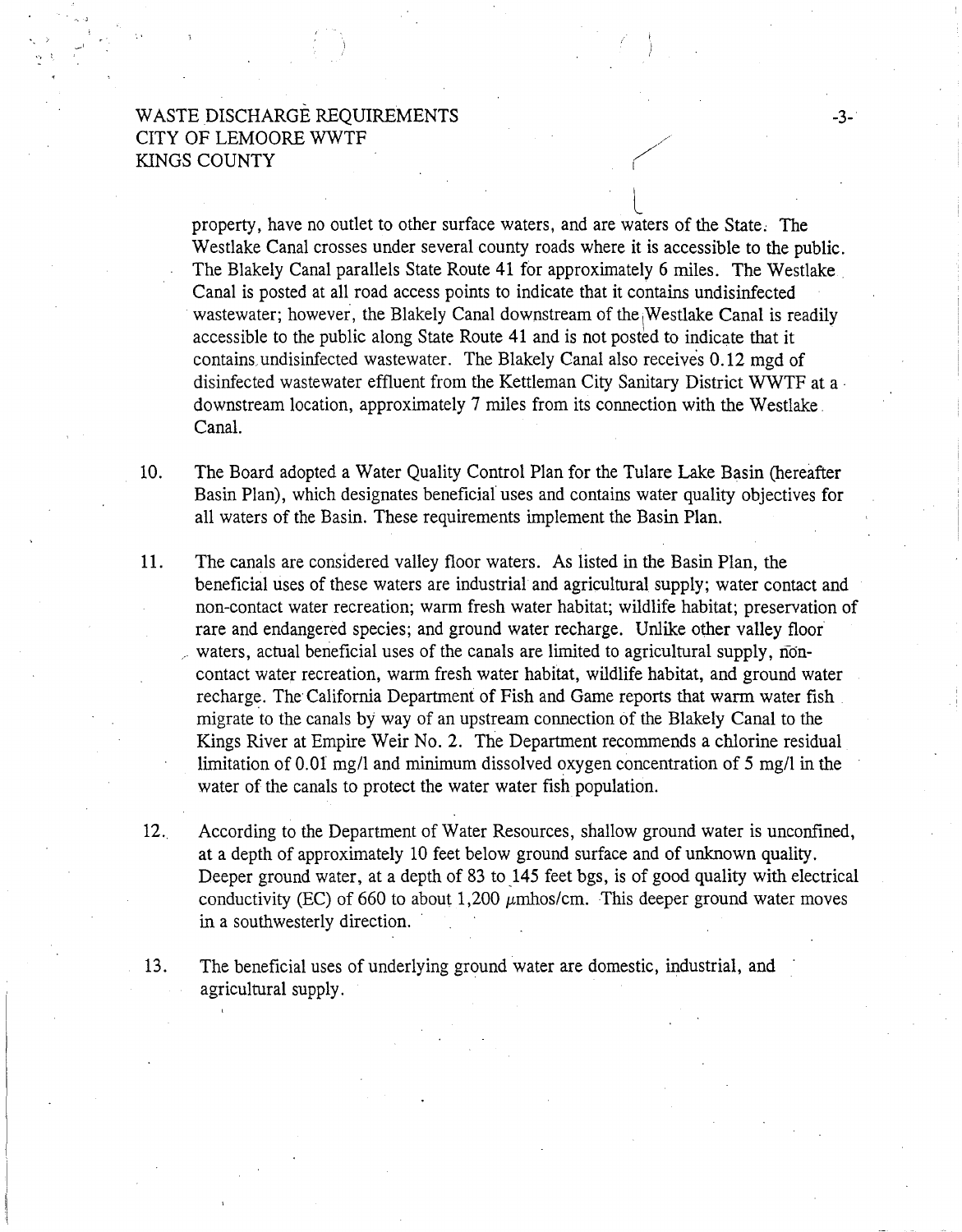14. Soils at the site of the WWTF are sandy loams of the Grangeville series with moderate soil permeabilities. Based on testing of site soils with various mixtures of bentonite clay, 1.5 lbs of bentonite per square foot of wetted area were combined with the upper 4 inches of native soil and compacted in place in each pond to limit seepage losses. A water balance submitted for the ponds indicates seepage from the ponds is minimal.

L

-4-

15. City of Lemoore WWTF is identified as SIC 4952; which would need to obtain a NPDES stormwater permit due to flows greater than 1.0 mgd except that stormwater from the WWTF is contained in an on-site pond.

16. Statewide plans and policies applicable to this discharge and not referenced in the Basih Plan include the "Policy Statement on Wastewater Discharge to Watercourses in Water Deficient Areas, Resolution No. 79-45" and the "Policy with respect to Water Reclamation in California, Resolution No. 77-1".

17. The California Department of Health Services has established statewide reclamation criteria in Title 22, CCR, Section 60301, et seq. (hereafter Title 22) for use of reclaimed water, and has developed guidelines for specific uses. The Board consulted with the Department in developing appropriate conditions for this Order. To protect public health the Department recommends that the wastewater effluent be disinfected prior to discharge to the Westlake Canal such that the median number of colifomi organisms does not exceed 23 MPN/100 ml.

18. On 3 January 1989, the City of Lemoore certified a final environmental impact report (EIR) in accordance with the California Environmental Quality Act (CEQA) (Public Resources Code Section 21000, et seq.) and the State CEQA Guidelines for a flow of 3.3 mgd. The project as approved will not have a significant effect on water quality.

19. The permitted discharge is consistent with the antidegradation provisions of State Water Resources Control Board Resolution No. 68-16.

20. The Board has notified the Discharger and interested agencies and persons of its intent to prescribe waste discharge requirements for this discharge and has provided them with an opportunity for a public hearing and an opportunity to submit their written views and recommendations.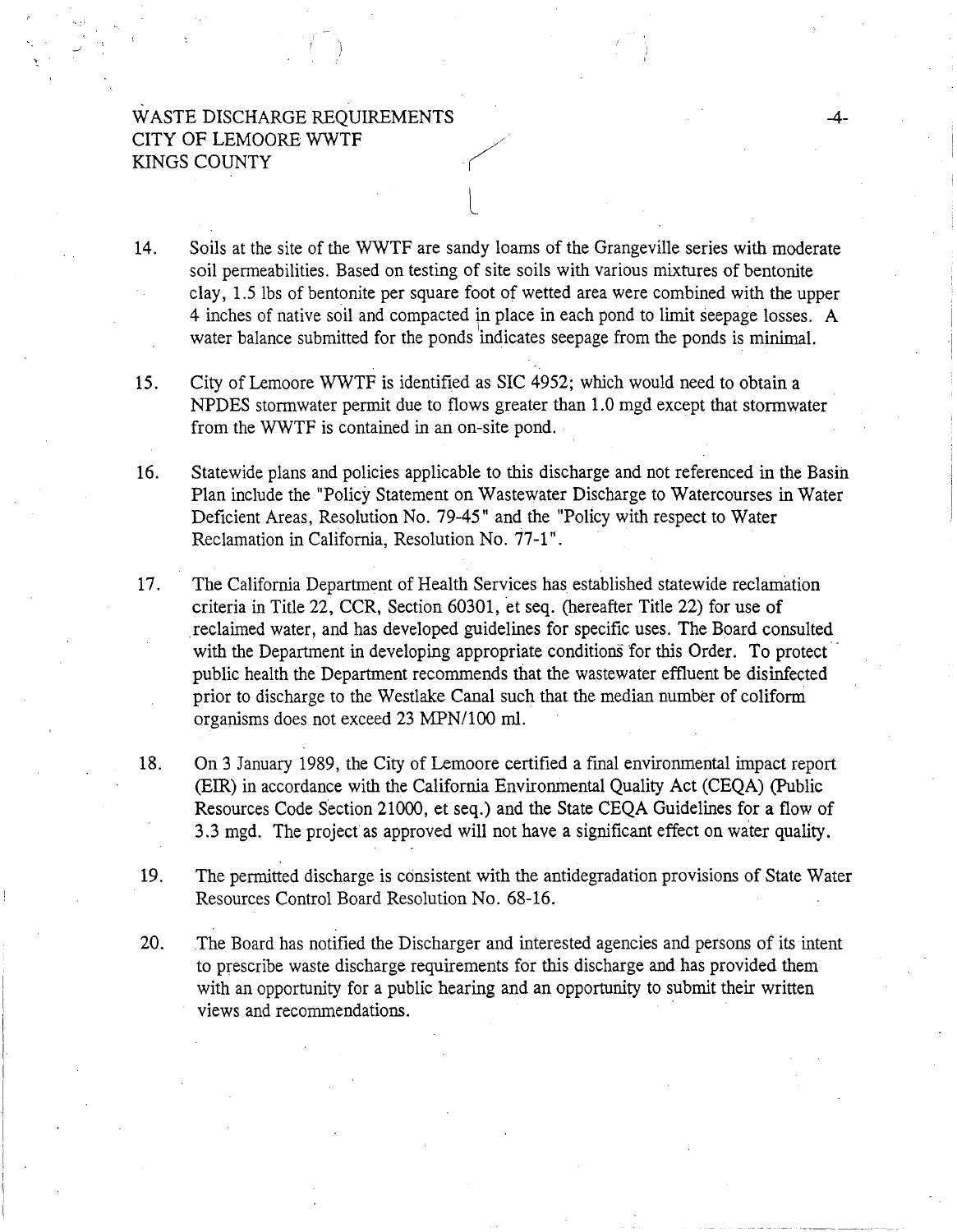L

21. The Board, in a public meeting, heard and considered all comments pertaining to the discharge.

IT IS HEREBY ORDERED that Order No. 78-89 is rescinded and the City of Lemoore, its <sup>I</sup> agents, successors, and assigns, in order to meet the provisions contained in Division 7 of the California Water Code and regulations adopted thereunder, shall comply with the following:

#### A. Discharge Prohibitions:

1. Discharge of wastes to surface waters or surface water drainage courses other than the irrigation canal specified in Finding No. 8 is prohibited.

2. Bypass or overflow of untreated or partially treated waste is prohibited.

3. Discharge of waste classified as 'hazardous' or 'designated', as defined in Sections 2521(a) and 2522(a) of Title 23, CCR, is prohibited.

### B. Discharge Specifications:

- 1. The monthly average discharge shall not exceed 2.5 mgd.
- 2. Objectionable odors originating at this facility shall not be perceivable beyond the limits of the wastewater treatment and disposal areas.
- 3. The treatment facilities shall be designed, constructed, operated, and maintained to prevent inundation or washout due to floods with a 100-year return frequency.

4. The effluent from the treatment facility shall not exceed the following limits:

| Constituent                   | Units | Monthly<br>Average | Maximum |
|-------------------------------|-------|--------------------|---------|
| BOD <sub>5</sub> <sup>1</sup> | mg/1  | 40                 | 80      |
| Settleable Solids             | m1/1  | 0.2                | ი ร     |

<sup>1</sup> 5-day, 20° Celsius biochemical oxygen demand.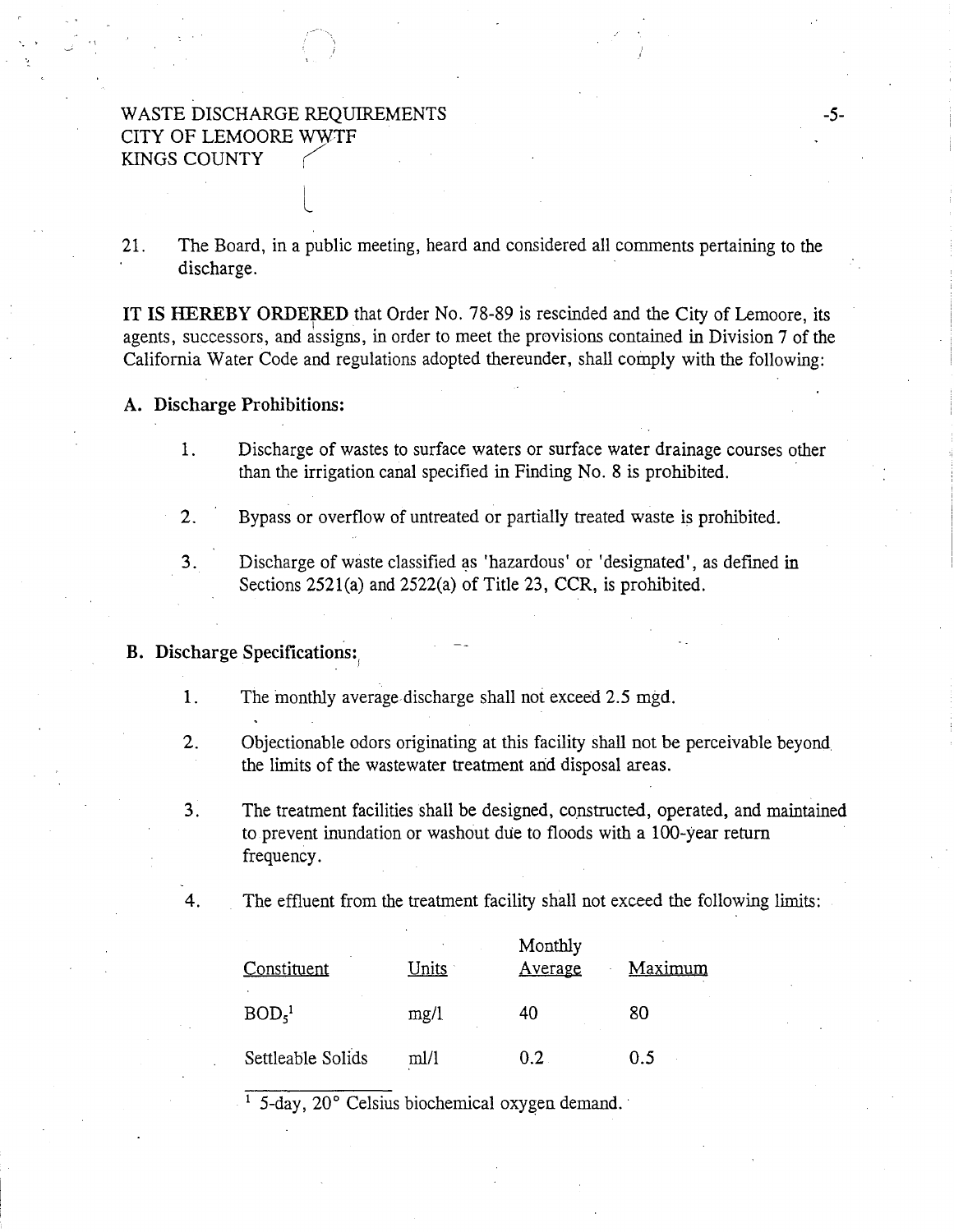L

5. Effective 15 February 1997, effluent from the treatment facility shall not exceed the following limits:

| Constituent                                 | Units | Monthly<br>Median | Maximum |
|---------------------------------------------|-------|-------------------|---------|
| Coliform Organisms MPN <sup>1</sup> /100 ml |       | 23                | 500     |

Most Probable Number.

6. The dissolved oxygen content in the upper zone (1 foot) of wastewater in ponds shall not be less than 1.0 mg/l.

7. The discharge shall not have a pH less than 6.0 or greater than 9.0.

8. The maximum electrical conductivity (EC) of the discharge shall not exceed the average EC of the source water plus 500  $\mu$ mhos/cm.

9. . . . Ponds shall be managed to prevent breeding of mosquitos. In particular:

- a. An erosion control program should assure that small coves and irregularities are not created around the perimeter of the water surface.
- b. Weeds shall be minimized through control of water depth, harvesting, or herbicides.
- c. Dead algae, vegetation, and debris shall not accumulate on the water surface.
- 10. Public contact with wastewater at the WWTF and in the canal shall be precluded through such means as fences, signs, or other acceptable alternatives.

### C. Sludge Disposal Specifications:

- 1. Collected screenings, sludges, and other solids removed from liquid wastes shall be disposed of in a manner that is consistent with Title 23, CCR, Section 2510, et seq. (Chapter 15) and approved by the Executive Officer.
- 2. Any proposed change in sludge use or disposal practice shall be reported to the Executive Officer at least 90 days in advance of the change.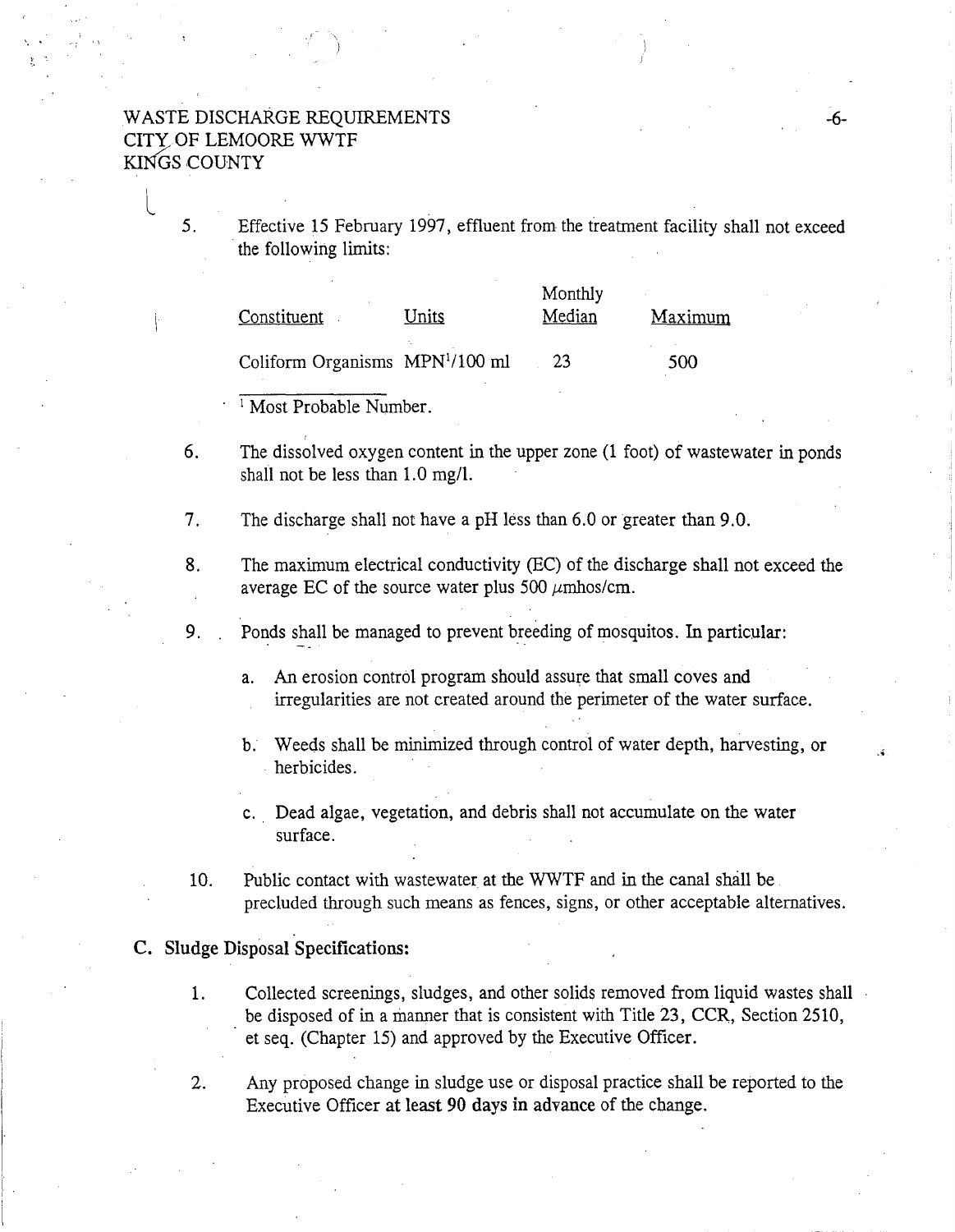\ )

3. Use and disposal of sewage sludge shall comply with existing Federal and State laws and regulations, including permitting requirements and technical standards included in 40 CFR 503.

If the State Water Resources Control Board and the Regional Water Quality Control Boards accept primacy to implement regulations contained in 40 CFR 503, the Order may be reopened to incorporate appropriate time schedules and technical standards. (The Discharger must comply with the standards and time schedules contained in 40 CFR 503 whether or not they have been incorporated into this Order.)

 $\sum_{i=1}^{n}$ /

### D. Receiving Water Limitations:

In receiving water, the discharge shall not cause:

- 1. Concentrations of dissolved oxygen to fall below 5. 0 mg/1.
- 2. Oils, greases, waxes, or other materials to form a visible film or coating on the water surface or on the stream bottom.
- 3. Oils, greases, waxes; floating material (liquids, solids, foams, and scums) or suspended material to create a nuisance or adversely affect beneficial uses.
- 4. Chlorine to be detected in concentrations equal to or greater than 0.01 mg/l.
- 5. Toxic substances to increase to concentrations that produce detrimental physiological responses in human, plant, animal, or aquatic life.
- 6. Esthetically undesirable discoloration.
- 7. Fungi, slimes, or other objectionable growths.
- 8. The normal ambient pH to fall below 6.5 or exceed 8.3.
- 9: The fecal coliform concentration in any 30-day period to exceed a geometric mean of 200 MPN/100 ml or cause more than 10 percent of total samples to exceed 400 MPN/100 ml.

10. Deposition of material that causes nuisance or adversely affects beneficial uses.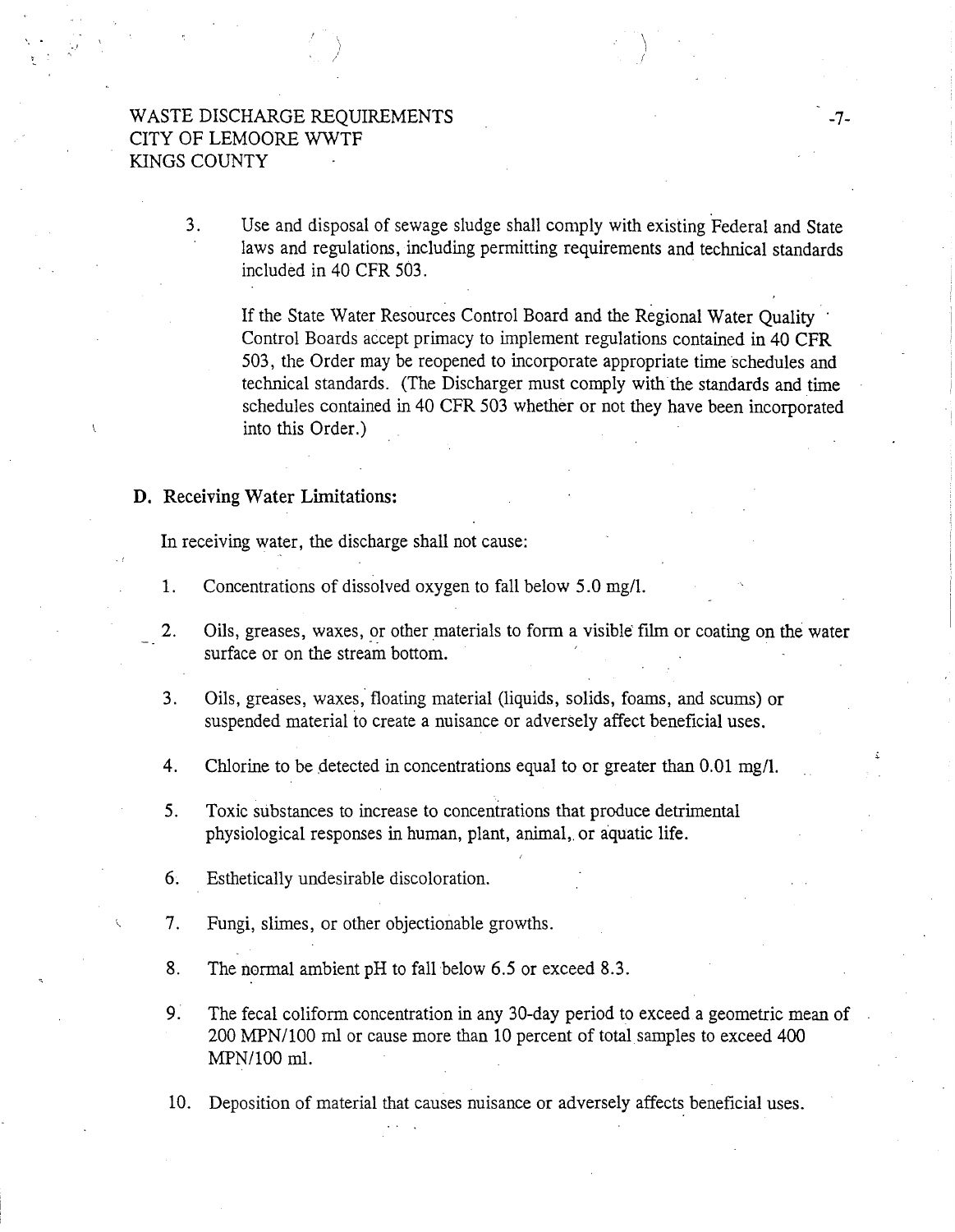11. Taste or odor-producing substances to impart undesirable tastes or odors to fish flesh or other edible products of aquatic origin or to cause nuisance or adversely affect beneficial uses.

)

12. Violation of any applicable water quality standard for receiving waters adopted by the Board or the State Water Resources Control Board pursuant to the CWA and regulations adopted thereunder.

### E. Ground Water Limitations:

The discharge, in combination with other sources, shall not cause underlying ground water to contain waste constituents in concentrations statistically greater than background water ·quality, excepting EC. The incremental increase of EC in any five-year period shall not exceed 15  $\mu$ mhos/cm.

### F. Provisions:

.)

:- 'i

1. The Discharger shall not allow pollutant-free wastewater to be discharged into the collection, treatment, and disposal system in amounts that significantly diminish the system's capability to comply with this.Order. Pollutant-free wastewater means rainfall, ground water, cooling waters, and condensates that are essentially free of pollutants.

2. The Discharger shall comply with Monitoring and Reporting Program No. 96-050, which is part of this Order, and any revisions thereto as ordered by the Executive Officer.

- 3. The Discharger shall comply with all items of the "Standard Provisions and Reporting Requirements for Waste Discharge Requirements," dated 1 March 1991, which are part of this Order. This attachment and its individual paragraphs are commonly referenced as "Standard Provision(s)."
- 4. By 1 July 1996, the Discharger shall submt a technical report consisting of plans and specifications for compliance with the disinfection requirements of Discharge Specifications No. *B.S.* The report shall include a time schedule for full compliance by 15 March 1997 and must be prepared by a properly qualified engineer registered in California and experienced in the field of watewater treatment.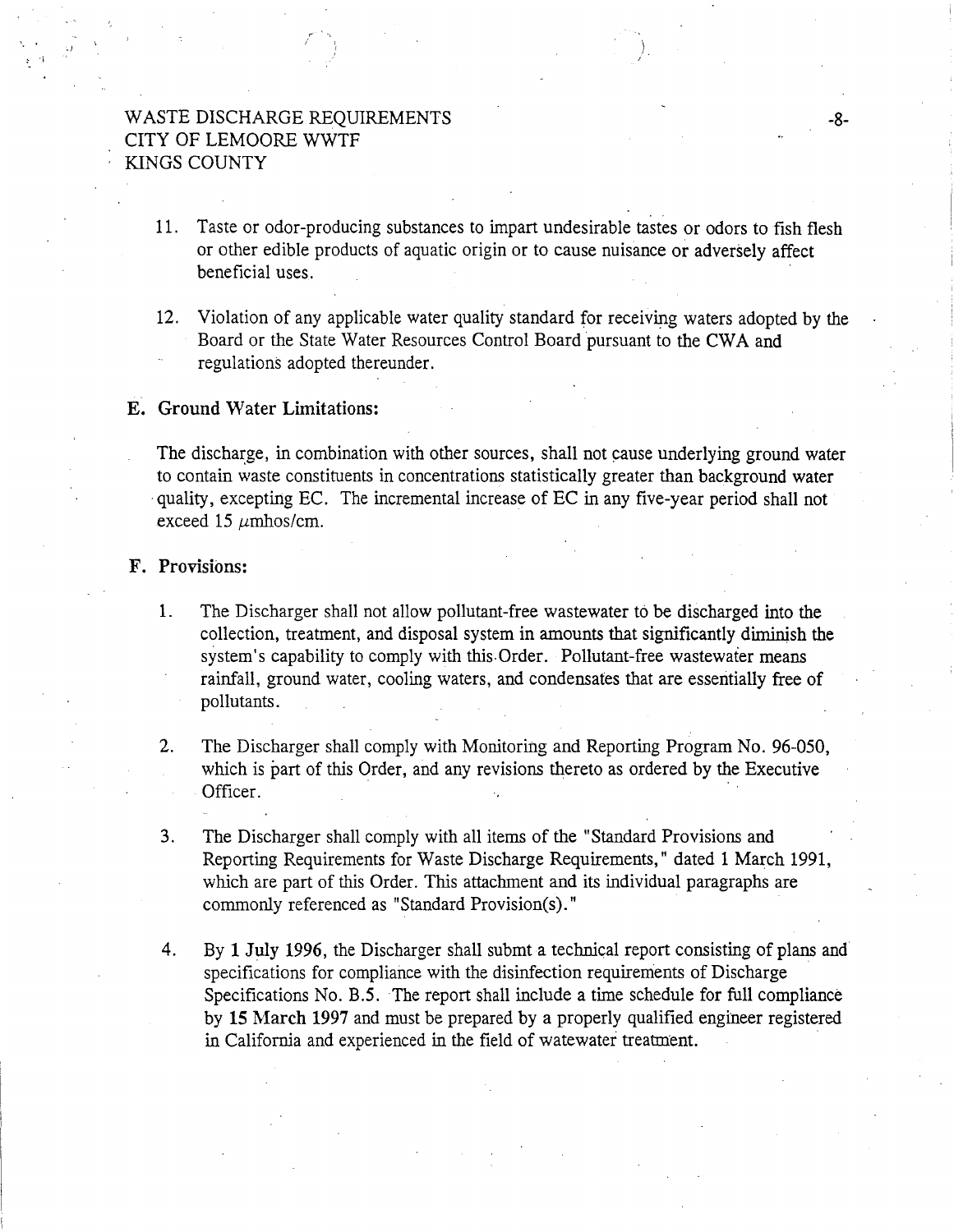L 5. In the event of any change in control or ownership of land or waste discharge facilities described herein, the Discharger shall notify the succeeding owner or operator of the existence of this Order by letter, a copy of which shall be immediately forwarded to this office.

To assume operation under this Order, the succeeding owner or operator must apply in writing to the Executive Officer requesting transfer of the Order. The request must contain the requesting entity's full legal name, the State of incorporation if a corporation, the name and address and telephone number of the persons responsible for contact with the Board, and a statement. The statement shall comply with the signatory paragraph of Standard Provision B.3 and state that the new owner or operator assumes full responsibility for compliance with this Order. Failure to submit the request shall be considered a discharge without requirements, a violation of the California Water Code. Transfer shall be approved or disapproved by the Executive Officer.

- 6. At least 90 days prior to termination or expiration of any lease, contract, or agreement involving disposal or reclamation areas or off-site reuse of effluent, used to justify the capacity authorized herein and assure compliance with this Order, the Discharger shall notify the Board in writing of the situation and of what measures have been taken or are being taken to assure full compliance with this Order.
- 7. Prior to making any change in the discharge point, place of use, or purpose of use of the wastewater, the Discharger shall obtain approval of or clearance from the State Water Resources Control Board, Division of Water Rights.
- 8. By 1 July 1996, the Discharger shall submit a technical report for achieving compliance with Title 23, CCR, Section 2232, as described in Finding No. 6. The report shall include plans, specifications, and a time schedule for providing treatment and outfall capacity for anticipated flows through the year 2000. Alternatively, the technical report can include a demonstration of how flow volumes will be prevented from exceeding the existing capacity.

Pursuant to Section 2232, the report shall conform with the following:

a. The required technical report shall be reviewed, approved and jointly submitted . by all planning and building departments having jurisdiction in the area served by the waste collection, treatment, or disposal facilities.

-9-

*('/*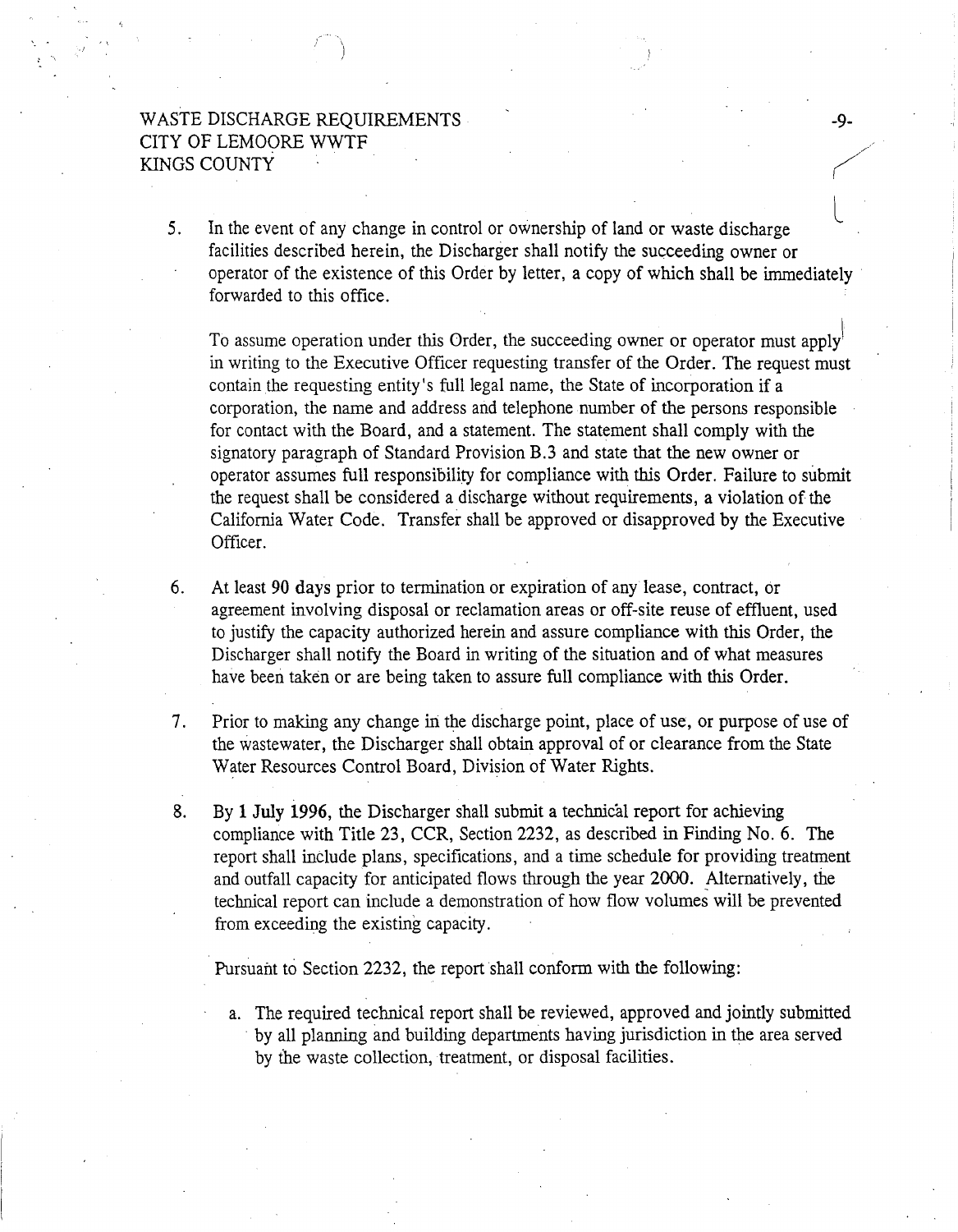.)

- b. Public participation shall be required during the preparation of the technical report. The report shall be accompanied by a statement outlining how interested persons were involved in the preparation of the technical report.
- 9. The Discharger shall use the best practicable, cost-effective control technique currently available to comply with this Order.
- 10. The Discharger must comply with all conditions of this Order, including timely submittal of technical and monitoring reports as directed by the Executive Officer. Violations may result in enforcement action, including Regional Board or court orders requiring corrective action or imposing civil monetary liability, or in revision or rescission of this Order.
- 11. A copy of this Order shall be kept at the discharge facility for reference by operating. personnel. Key operating personnel shall be familiar with its contents.
- 12. The Board will review this Order periodically and will revise requirements when necessary.

I, WILLIAM H. CROOKS, Executive Officer, do hereby certify the foregoing is a full, true, and correct copy of an Order adopted by the California Regional Water Quality Control Board, Central Valley Region, on 23 February 1996.

WlLLIAM H. CROOKS, Executive Officer

LML:lml/fmc

~-··

L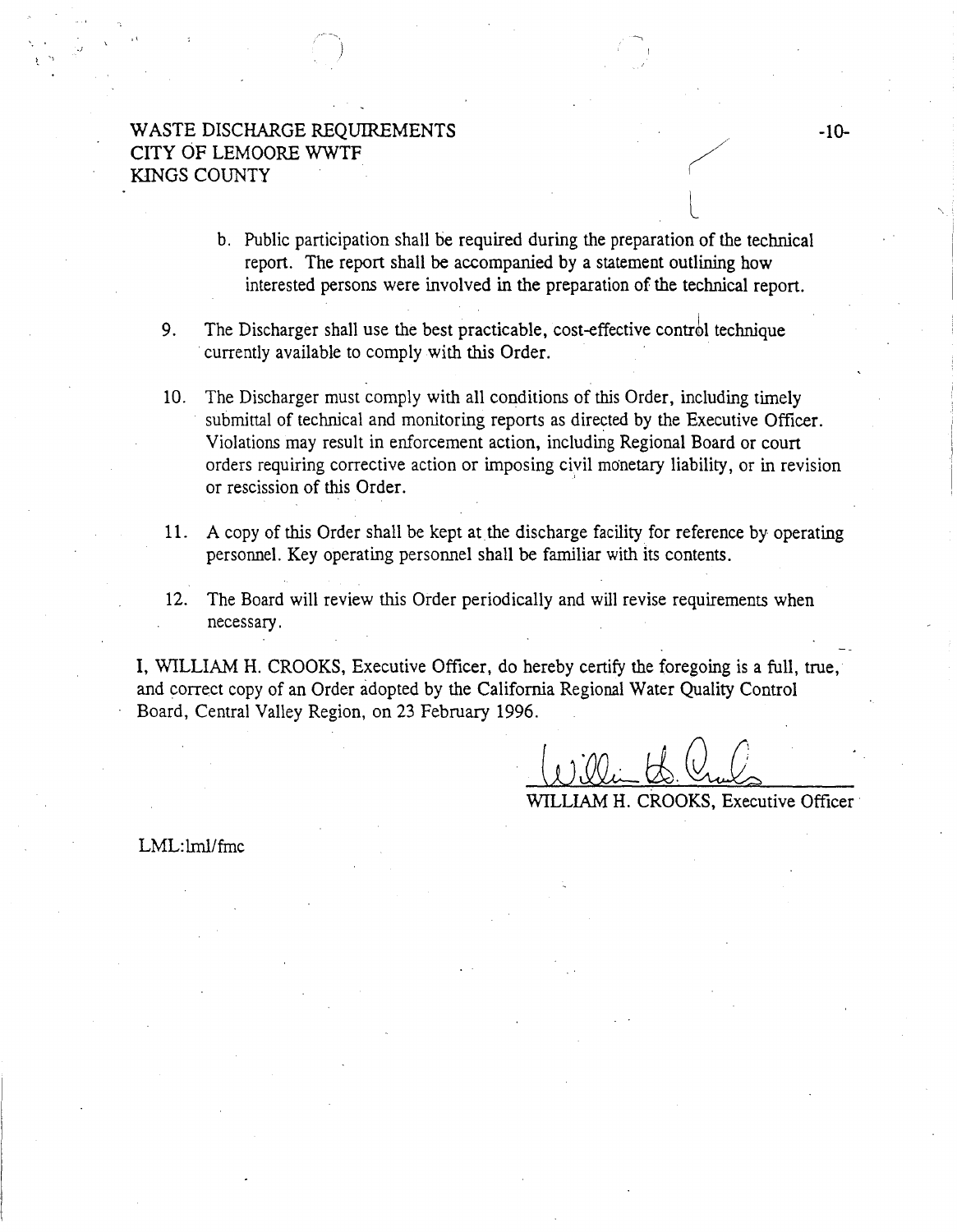# CALIFORNIA REGIONAL WATER QUALITY CONTROL BOARD CENTRAL VALLEY REGION

# $\sim$ MONITORING AND REPORTING PROGRAM NO. 96-050

# FOR CITY OF LEMOORE WASTEWATER TREATMENT FACILITY KINGS COUNTY

I·

Specific sample station locations shall be established with concurrence of the Board's staff, and a description of the stations shall be submitted to Board and attached to this Program.

### INFLUENT MONITORING

Influent samples shall be collected at the inlet of the head works and at approximately the same time as effluent samples. Influent monitoring shall include at least the following:

| Constituents      | <u>Units</u> | Type of Sample | Sampling<br>Frequency |
|-------------------|--------------|----------------|-----------------------|
| BOD <sub>5</sub>  | mg/l         | grab           | Monthly               |
| Settleable Solids | ml/1         | grab           | Monthly               |

Five-day, 20° Celsius biochemical oxygen demand. 1

### EFFLUENT MONITORING

Effluent samples shall be collected prior to discharge to the canal. The following is the effluent monitoring program:

| Constituents                   | - Units       | Type of Sample | Frequency <sup>1</sup> |
|--------------------------------|---------------|----------------|------------------------|
| Flow                           | mgd           | Metered        | Continuous             |
| Settleable Solids              | ml/l          | Grab           | 2/Week                 |
| pH                             | pH Units      | Grab           | $2$ /Week              |
| BOD <sub>5</sub> <sup>2</sup>  | mg/l          | Grab           | Weekly                 |
| Total Suspended Solids         | mg/1          | Grab           | Weekly                 |
| <b>Electrical Conductivity</b> | $\mu$ mhos/cm | Grab           | 2/month                |
| Total Coliform Organisms       | MPN/100 ml    | Grab           | $2$ /wee $k$           |

\* See footnotes next page

 $\mathbf{v} \leftarrow \mathbf{v}$  ,  $\mathbf{v} \leftarrow \mathbf{v}$  ,  $\mathbf{v} \leftarrow \mathbf{v}$  ,  $\mathbf{v} \leftarrow \mathbf{v}$ 

 $\left| \right|$ */*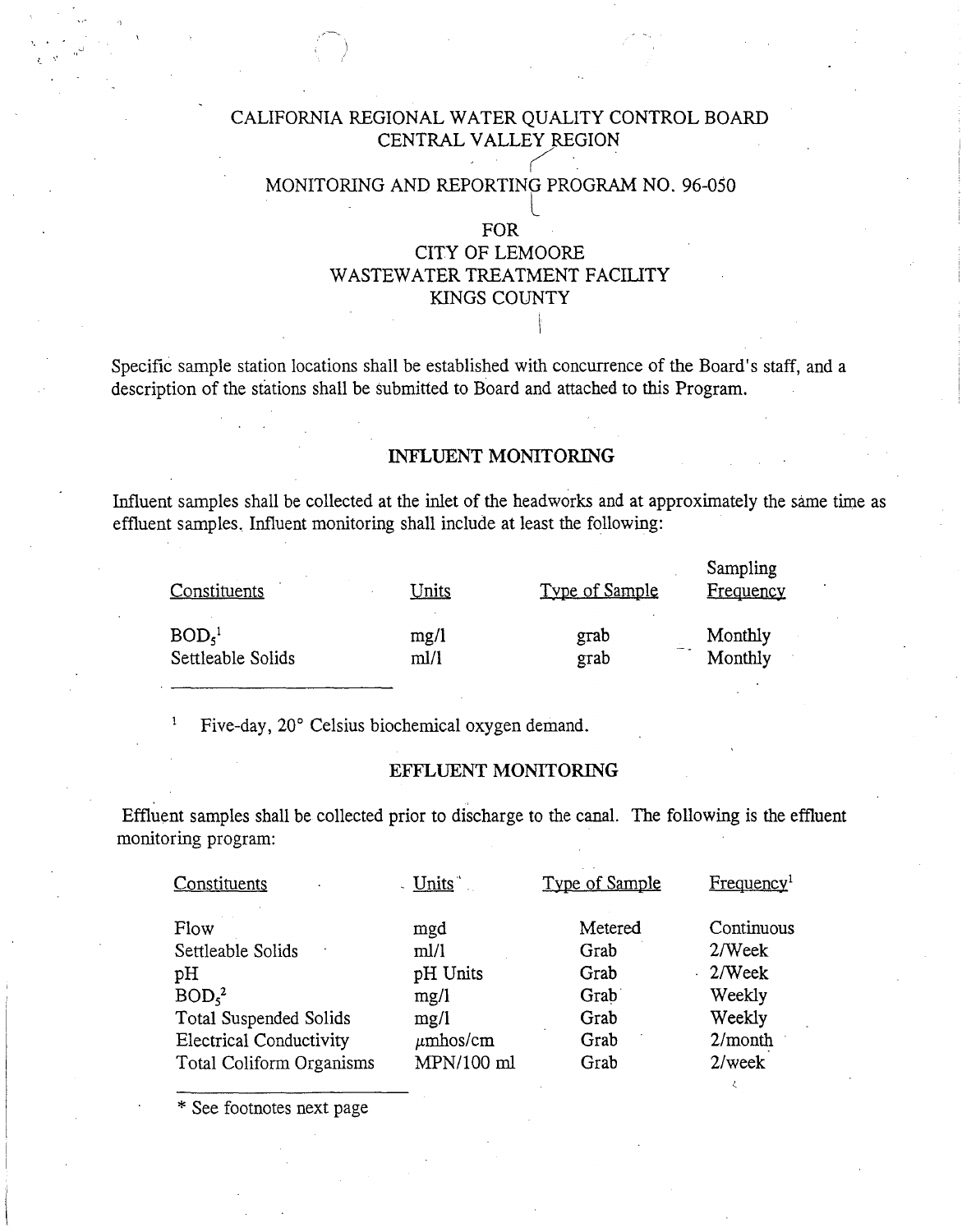# MONITORING AND REPORTING PROGRAM  $-2$ -CITY OF LEMOORE WWTF KINGS COUNTY· *(".*

- $\pmb{1}$ If results of monitoring a pollutant appear to violate effluent limitations, but monitoring frequency is not sufficient to validate violation (e.g., the monthly average for BOD), or indicate a violation and potential upset of the treatment process (e.g., less than minimum D.O.), the frequency of sampling shall be increased to confirm the magnitude and duration of violation, if any, and aid in identification and resolution of the problem.
- 2 I Five-day, 20° Celsius biochemical oxygen demand.
- 3 Sample shall be collected at the outfall to the canal.

### SLUDGE MONITORING

When sludge is removed from treatment ponds, but prior to disposal, a composite sample of sludge shall be analyzed, on a dry weight basis, for Total Solids (%), Nitrogen (total, NH<sub>4</sub>-N, and NO<sub>3</sub>-N), Total phosphorous, Total Potassium, Total PCBs, and totals of specific metals (Pb, Zn, Cu, Ni, Cd, and Ag). Analytical results shall be submitted to the Executive Officer. Analysis of soluble concentration of these specific metals shall be included as needed. If disposal is to land, a technical report analyzing application rates and procedures relative to Department of Health Services' Manual of Good Practices for Landspreading of Sewage Sludge and EPA's Process Design Manual for Land Application of Municipal Sludges and Title 23, California Code of Regulations, Section 2511 (f), shall be completed and submitted to the Executive Officer for approval. The report shall be prepared by a California registered civil engineer experienced in wastewater treatment and disposal.

Sampling records shall be retained for a minimum of five years. A log shall be kept of sludge quantities generated and of handling and disposal activities. The frequency of entries is discretionary; however, the log should be complete enough to serve as a basis for part of the annual report.

### POND MONITORING

The freeboard shall be monitored in each pond to the nearest tenth of a foot. Pond water monitoring shall include the following:

| Constituent              | <u>Unit</u> | Type of Sample | <u>Frequency</u> |
|--------------------------|-------------|----------------|------------------|
| Freeboard                | feet ·      | Measurement    | Weekly           |
| Dissolved $Oxygen1$ mg/l |             | Grab           | Daily            |

Samples shall be collected at a depth of one foot from each pond, opposite the inlet, and analyzed for dissolved oxygen. Samples shall be collected between 0800 and 0900 hours.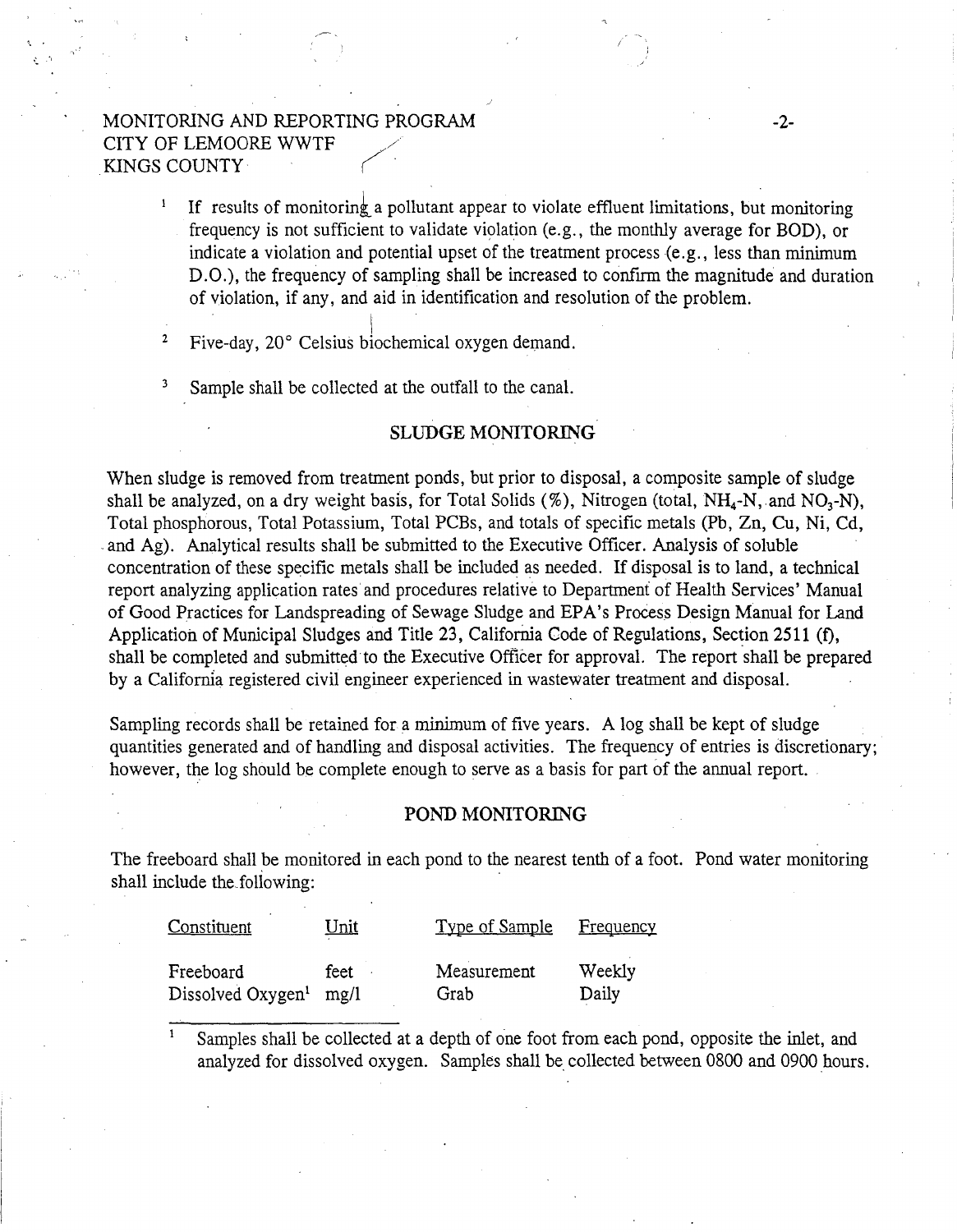# MONITORING AND REPORTING PROGRAM CITY OF LEMOORE WWTF KINGS COuNTY

.. "

Permanent markers shall be placed in the pond with calibration indicating the water level at design capacity and available operational freeboard.

-3-

In addition, the Discharger shall inspect the condition of the ponds once per week and write visual. observation in a bound log book. Notations shall indude observations of whether weeds are developing in the water or along the bank, and their location; whether dead algae, vegetation, scum, or debris are accumulating on the pond surface and their location; whether burrowing animals or insects are present; and the color of the pond (e.g., dark sparkling green, dull green, yellow, grey. tan, brown, etc.). A copy of the entries made in the log during each month shall be submitted along with the monitoring report the following month. Where the O&M manual indicates remedial action is necessary, the Discharger shall briefly explain in the transmittal what action has been taken or is scheduled to be taken.

### WATER SUPPLY MONITORING

A sampling station shall be established where a representative sample of the water supply can be obtained. Water supply monitoring shall include at·least the following:

| Constituents                                       | Unit          | Sample Frequency |
|----------------------------------------------------|---------------|------------------|
| <b>Electrical Conductivity</b><br>@ $25^{\circ}$ C | $\mu$ mhos/cm | Quarterly        |

If the source water is from more than one well, the EC shall be reported as a weighted average and include copies of supporting calculations.

### RECEIVING WATER MONITORING

| Constituent                           | Unit          | Type of Sample | Frequency |
|---------------------------------------|---------------|----------------|-----------|
| Dissolved Oxygen <sup>1</sup>         | mg/l          | Grab           | Weekly    |
| Electrical Conductivity <sup>1</sup>  | $\mu$ mhos/cm | Grab           | Weekly    |
| $\mathrm{pH}^1$                       | pH Units      | Grab           | Weekly    |
| Chlorine Residual <sup>1,2</sup>      | mg/l          | Grab           | Weekly    |
| Fecal Coliform Organisms <sup>1</sup> | MPN/100 ml    | Grab           | Weekly    |

2 Samples shall be collected within 300 feet downstream of the point of discharge; Samples shall be collected effective 15 February 1997.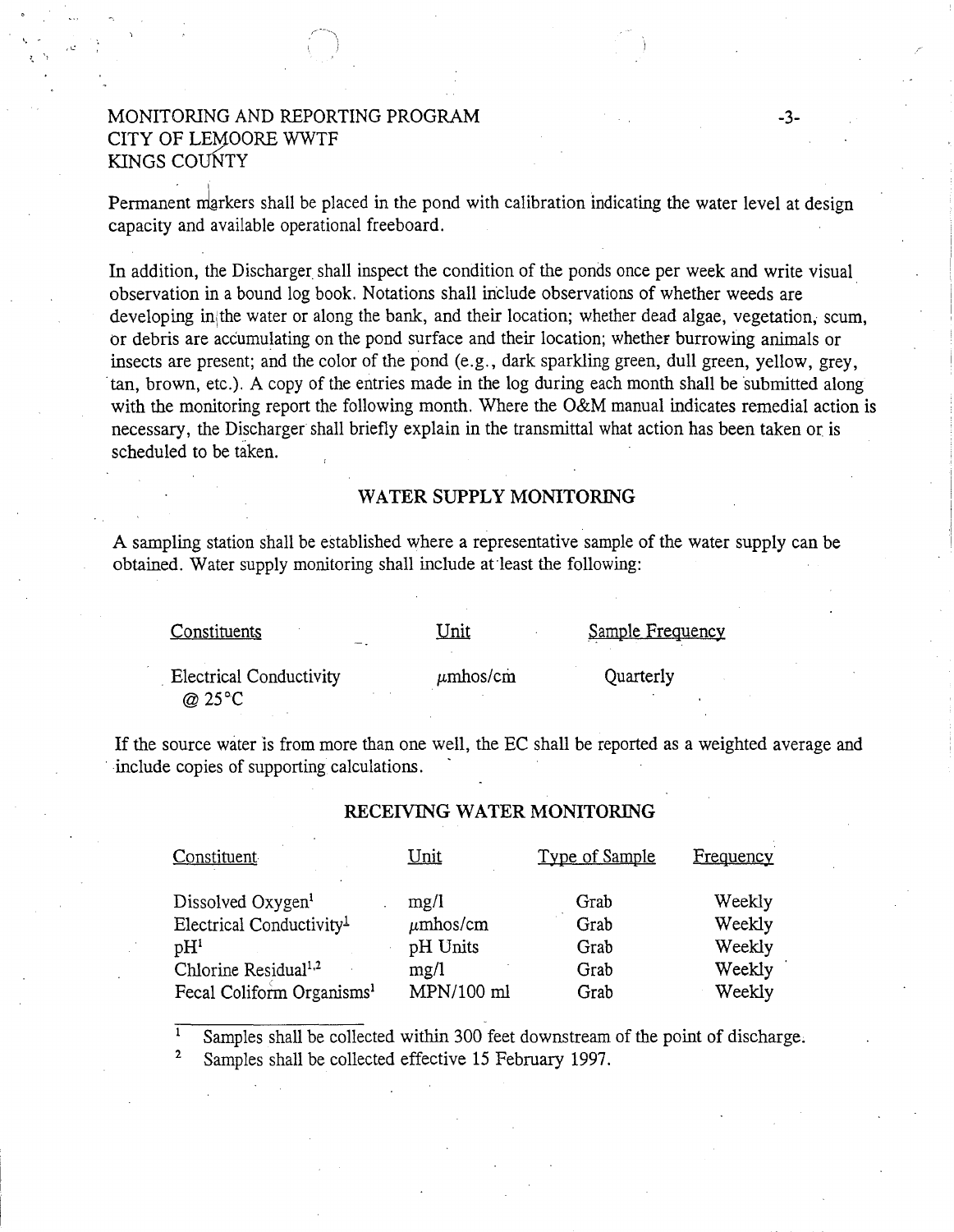# MONITORlNG AND REPORTING PROGRAM CITY OF LEMOORE WWTF KINGS COUNTY

 $\bigg($ 

L

### REPORTING

-4-

Monthly monitoring reports shall be submitted to the Board by the 20th day of the month following sample collection. Quarterly and annual monitoring results shall be submitted by the 20th day of the month following each calendar quarter and year, respectively.

In reporting the monitoring data, the Discharger shall arrange the data in tabular form so that the date, the constituents, and the concentrations are readily discernible. The data shall be summarized in such a manner to illustrate clearly whether the discharge complies with waste discharge requirements.

If the Discharger monitors any pollutant at the locations designated herein more frequently than is required by this Order, the results of such monitoring shall be included in the calculation and reporting of the values required in the discharge monitoring report form. Such increased frequency shall be indicated on the discharge monitoring report form.

The Discharger may also be requested to submit an annual report to the Board with tabular and graphical summaries of the monitoring data obtained during the previous year. Any such request shall be made in writing. The report shall discuss the corrective actions taken and planned to bring the discharge into full compliance with the waste discharge requirements.

-- . By 31 January of each year, the Discharger shall submit a written report to the Executive Officer containing the following:

- a. The names, titles, certificate grade (if any) and general responsibilities of persons operating and maintaining the wastewater treatment plant.
- b. The names and telephone numbers of persons to contact regarding the plant for emergency and routine situations.
- c. A certified statement of when the flow meter and other monitoring instruments and devices were last calibrated, including identification of who did the calibration (Standard Provision C.4).
- d. A statement whether the current operation and maintenance manual, and contingency plan, reflect the wastewater treatment plant as currently constructed and operated, and the dates when these documents were last reviewed for adequacy:

e. The total quantity of sludge disposed of during the previous year and ultimate disposal site(s).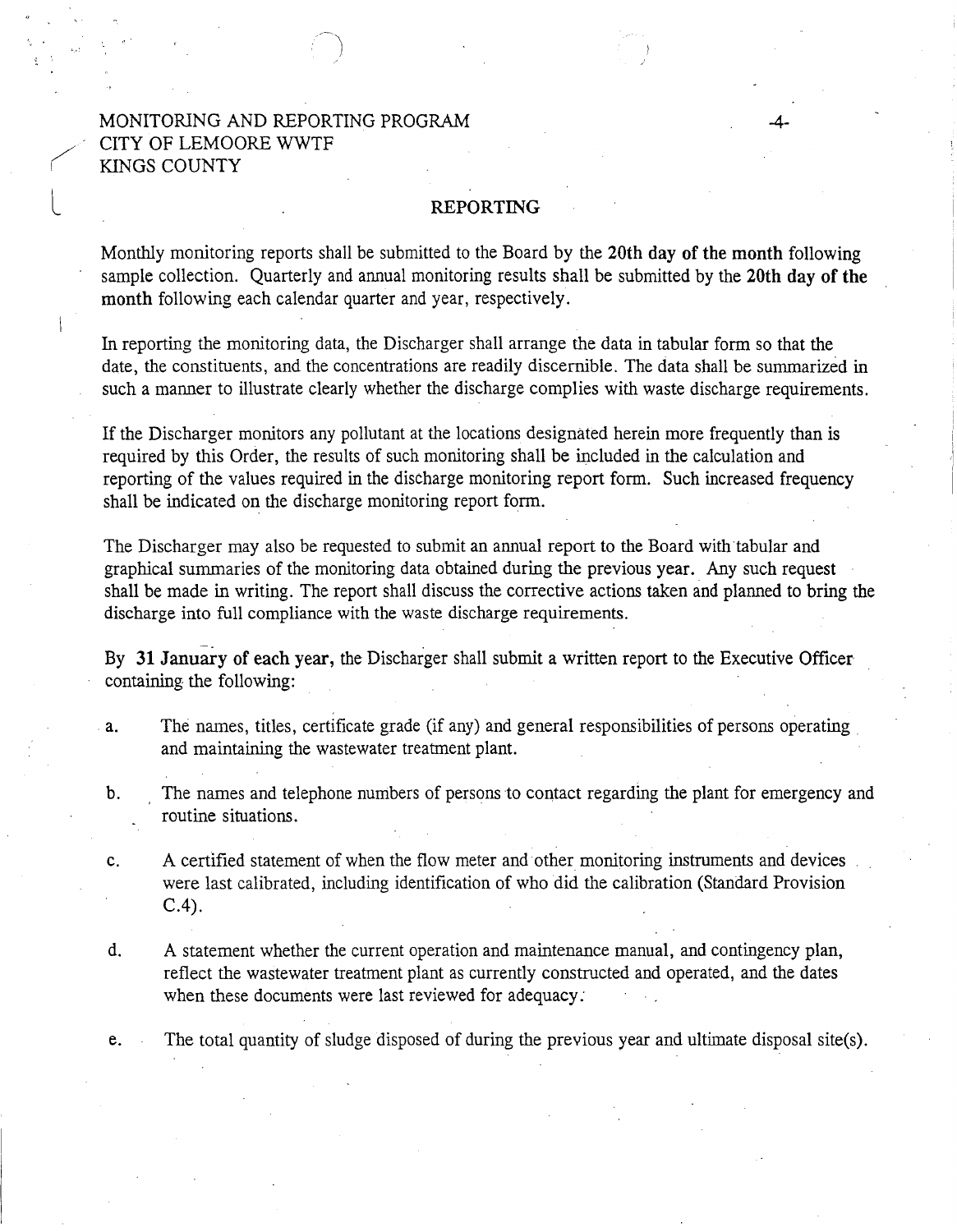# MONITORING AND REPORTING PROGRAM CITY OF LEMOORE WWTF KINGS COUNTY

All reports submitted in response to this Order shall comply with the signatory requirements in Standard Provision B.3.

The Discharger shall implement the above monitoring program on the first day of the month following adoption of this Order.

Ordered by: William H. CROOKS, Executive Officer

23 February 1996 (Date)

LML:lml/frnc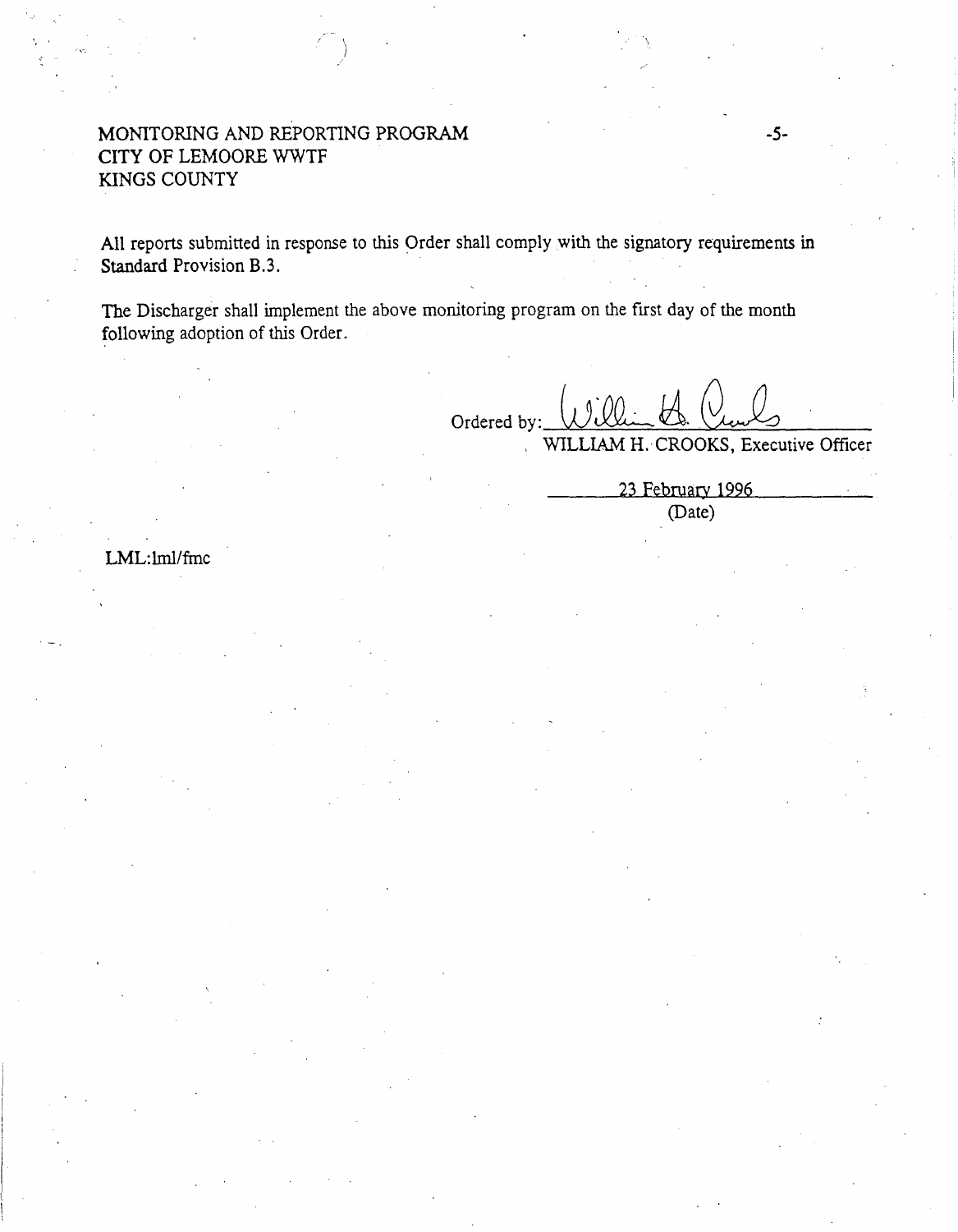

 $\mathbf{z}$   $\mathbf{1}$   $\mathbf{e}$   $\mathbf{1}$  $\cdot$   $\cdot$   $\cdot$   $\cdot$ 

 $\int_0^{\frac{1}{2}}$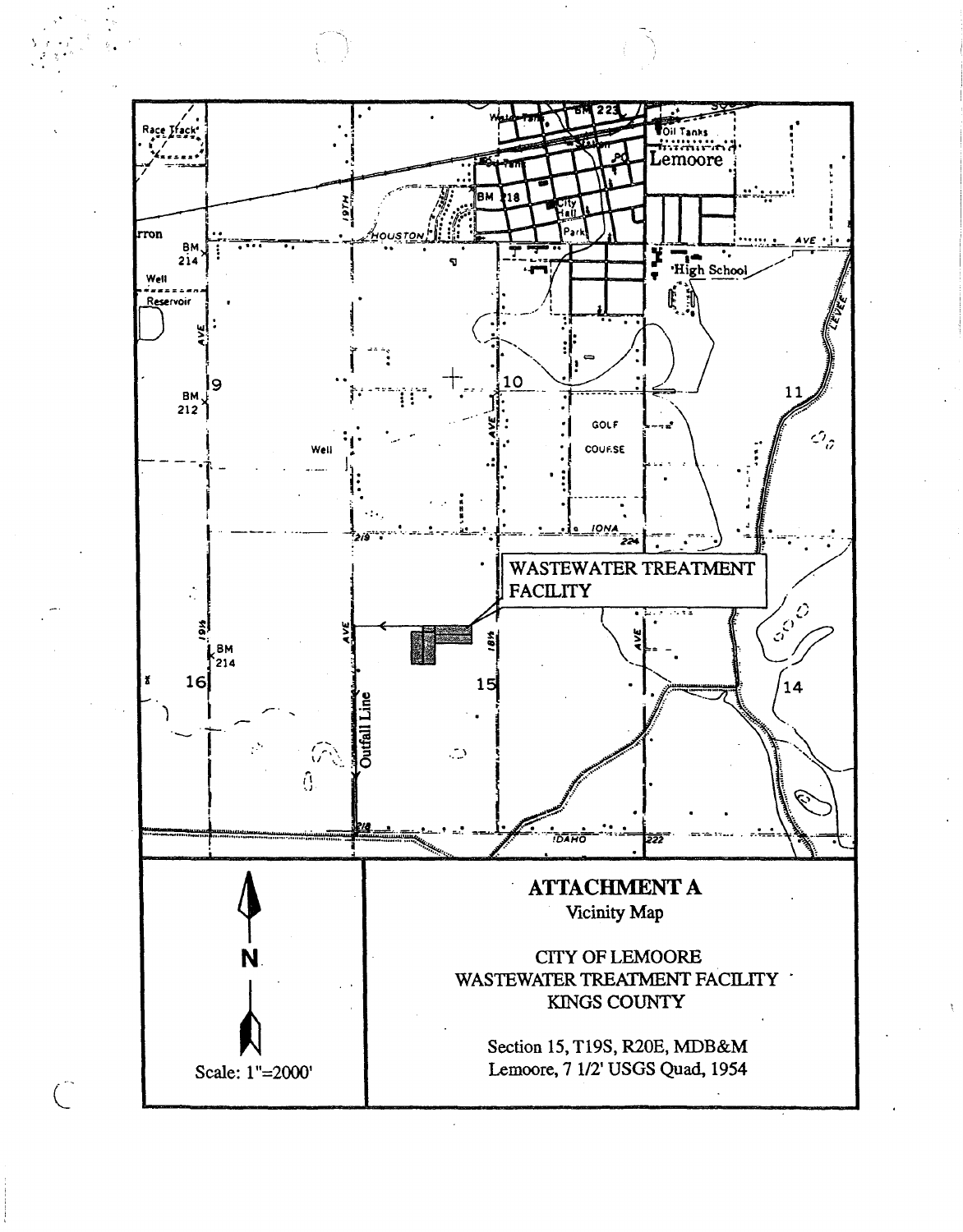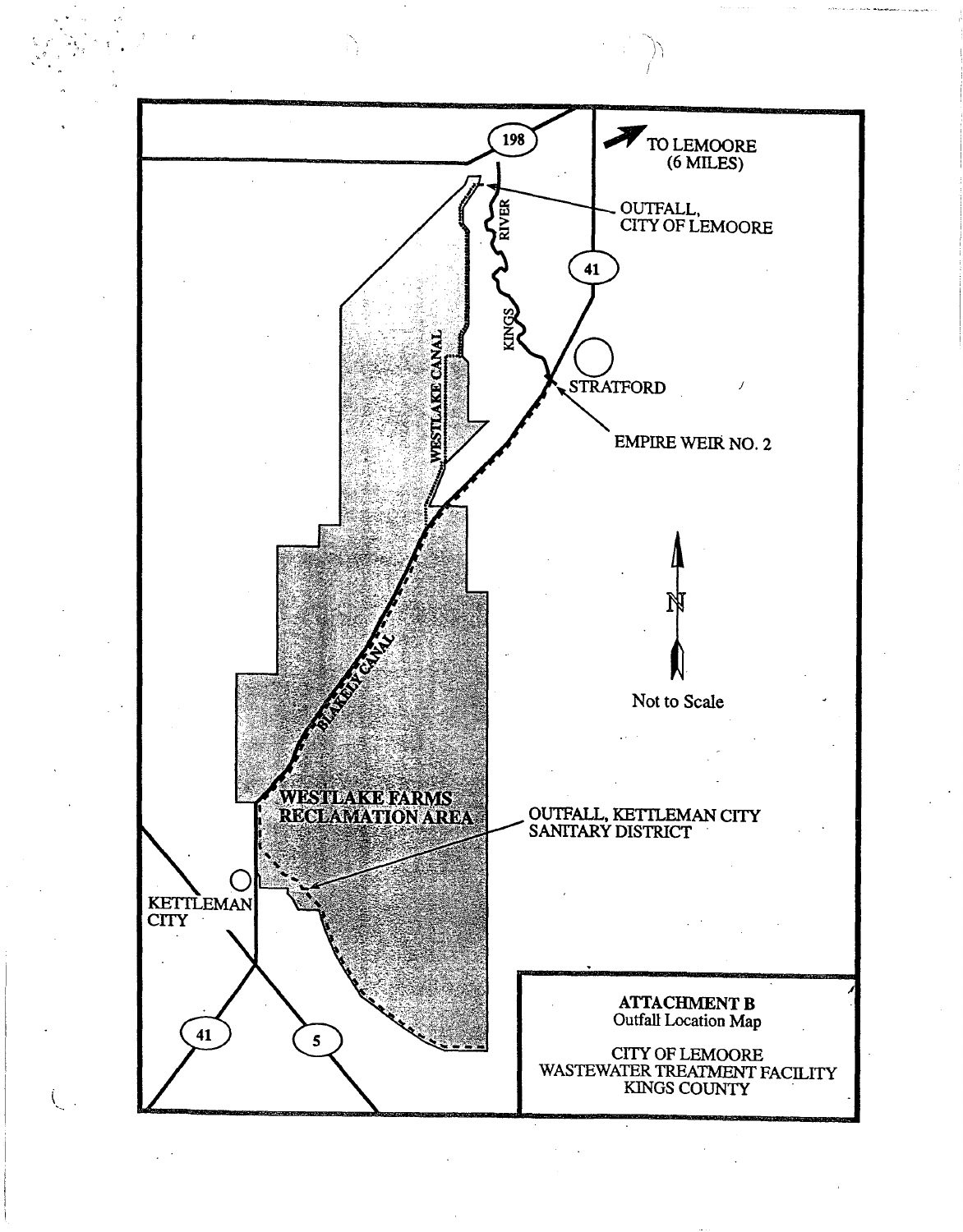### INFORMATION SHEET

# CITY OF LEMOORE WASTE WATER TREATMENT FACILITY KINGS COUNTY

.,.  $1$  if  $\cdots$  ,  $\cdots$  ,  $\cdots$ *h.* ·1.

> The City of Lemoore operates a wastewater treatment facility (WWTF) in Kings County. The WWTF consists of four aerated lagoons, and a fifth pond for storage of stormwater and emergency storage of effluent with plant treatment and hydraulic capacity of 4.4 mgd. The existing 12-inch diameter effluent outfall line limits the ability of the WWTF to discharge water to a maximum of 2.5 mgd, well below the WWTF capacity.

Wastewater includes industrial and domestic components. The domestic wastewater discharge averages 0.50 mgd. The total WWTF discharge flow averages 2.2 mgd from November through May of each year and 2.5 mgd from June through October. The plant is currently operating at the maximum flow capacity of the outfall line.

The wastewater supplements irrigation of approximately 50,000 acres of crops, including cotton and grain for animal feed on Westlake Farms. No vegetable crops are grown. Tentative water reclamation requirements for Westlake Farms are being considered concurrently with this Order.

The outfall location for discharge of the effluent is the beginning of the Westlake Canal. About *50* feet downstream of the outfall the effluent is mixed with irrigation well water. In. all years, except for some drought years, the canal water is also supplemented with water from the Kings River provided by the Lemoore Canal Company through an agreement with Westlake Farms. The Westlake Canal is full year-round providing a typica12:1 to 25:1 (canal water: effluent) range of dilution, but sometimes provides less (as in three of 24 recent months). In the fall (September through November), effiuent is not supplemented with well or surface waters and is stored in the canal and not used for irrigation.

The Westlake Canal connects with the Blakely Canal (collectively hereafter canals) approximately 8 miles downstream of the effluent outfall. The Blakely Canal originates at Empire Weir No.2 on the kings River. Both canals are entirely on Westlake Farms property, have no outlet to other surface waters, and are waters of the State. The Westlake canal crosses under several county roads where it is accessible to the public. The Blakely Canal parallels State Route 41 for approximately 6 miles.

The Westlake Canal is posted at all road access points to indicate that is contains undisinfected wastewater, however, the Blakely Canal downstream of the Westlake Canal is readily accessible to the public along State Route 41 and is not posted to indicate that it contains undisinfected wastewater. The Blakely canal also receives 0.12 mgd of disinfected wastewater effluent from the Kettleman City Sanitary District WWTF at a downstream location, approximately 7 miles from its connection with the Westlake Canal.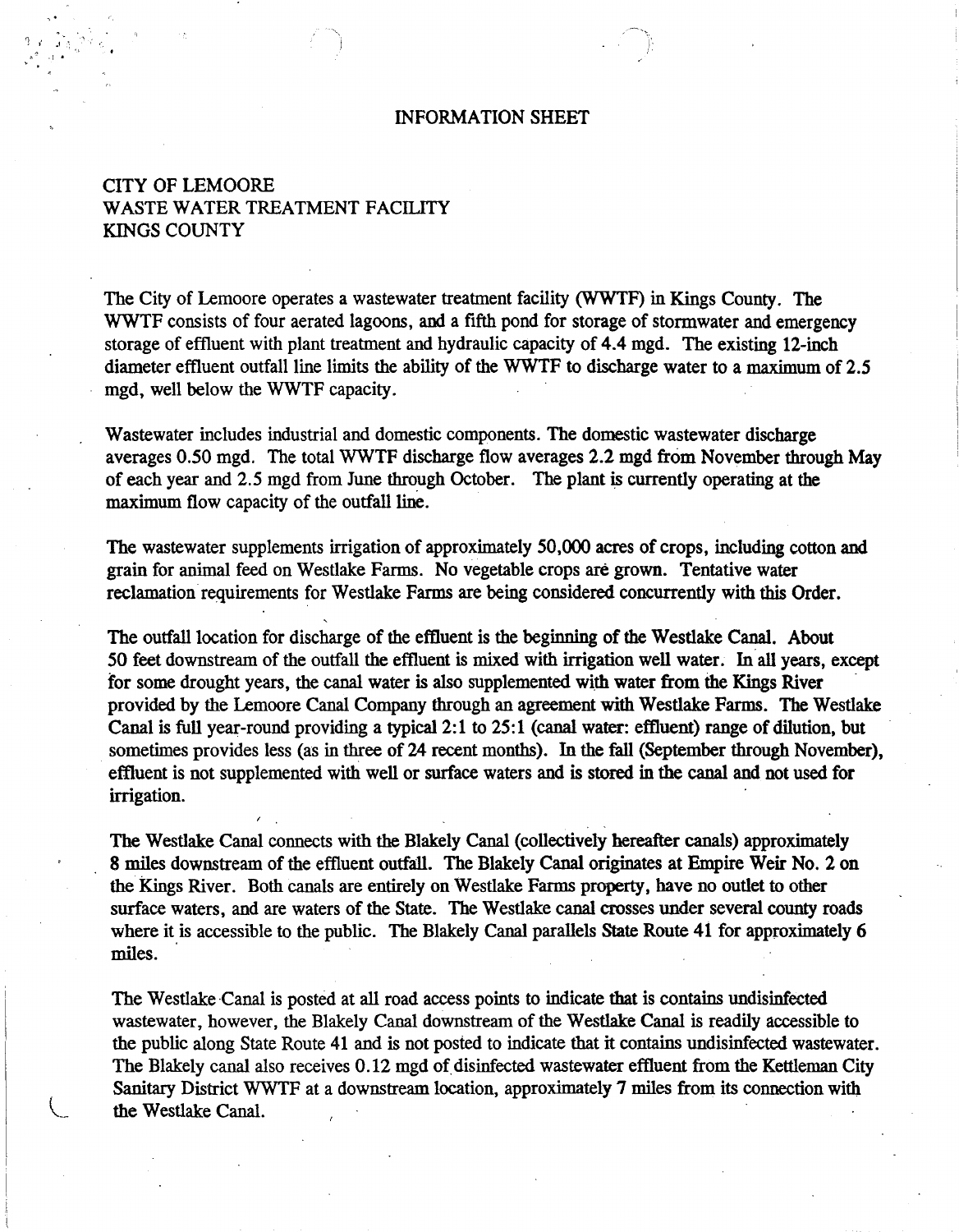### INFORMATION SHEET- Continued

# CITY OF LEMOORE WWTF KINGS COUNTY

The California Department of Health Services recommends that the wastewater effluent be disinfected prior to discharge to the Westlake canal such that the median number of coliform organisms does not exceed 23 MPN/100 ml, to protect public health. These requirements include effluent limits for coliform organisms to facilitate protection of public health.

-2-

The California Department of Fish and Game reports that warm water fish migrate to the canals by way of an upstream connection of the Blakely canal with the Kings River at Empire Weir No.2 and recommends a chlorine residual limitation of O.Olmg/1 and minimum dissolved oxygen concentration of 5 mg/1 in the water of the canals to protect the warm water fish population. These requirements include receiving water limits for chlorine residual and dissolved oxygen that facilitate protection of the warm water fish population.

The Water Quality Control Plan for the Tulare Lake Basin {Basin Plan) specifies that wastewater treatment facilities which discharge in excess of 1 mgd and utilize land disposal (includes irrigation) provide a minimum of secondary treatment. The Basin Plan defines secondary treatment as 80 percent removal of 5-day BOD and suspended solids or reduction to 40 mg/1, whichever is more restrictive. The WWTF provides secondary treatment through aerated lagoons. These requirements include an effluent limitation for BOD.

Algal growth in aerated lagoons, if excessive, may result in elevated suspended solids above 40 mg/1 in the final effluent. To assess the WWTF's ability to provide consistent suspended solids removal these requirements include monitoring for total suspended solids. When WWTF flows are proposed to increase above 2.5 mgd, these requirements will be revised and will include an effluent limitation for suspended solids. Prior to revision of the requirements, we will request that the City of Lemoore provide us with a Report of Waste Discharge that includes a demonstration that the existing facility has consistently provided adequate reduction of suspended solids, or alternatively, a plan for new treatment facilities that will provide adequate treatment to comply with the Basin Plan specification for suspended solids.

The canal is considered a valley floor water. The beneficial uses of these waters are industrial and agricultural supply; water contact and non-contact water recreation; warm fresh water habitat; wildlife habitat; preservation of rare and endangered species; and ground water recharge. Unlike other valley floor waters, actual beneficial uses of the canal are limited to agricultural supply, non-contact water recreation, warm fresh water habitat, wildlife habitat, and ground water recharge.

According to the Department of Water Resources, shallow ground water is unconfined, at a depth of approximately 10 feet below ground surface and of unknown quality. Deeper ground water, at a